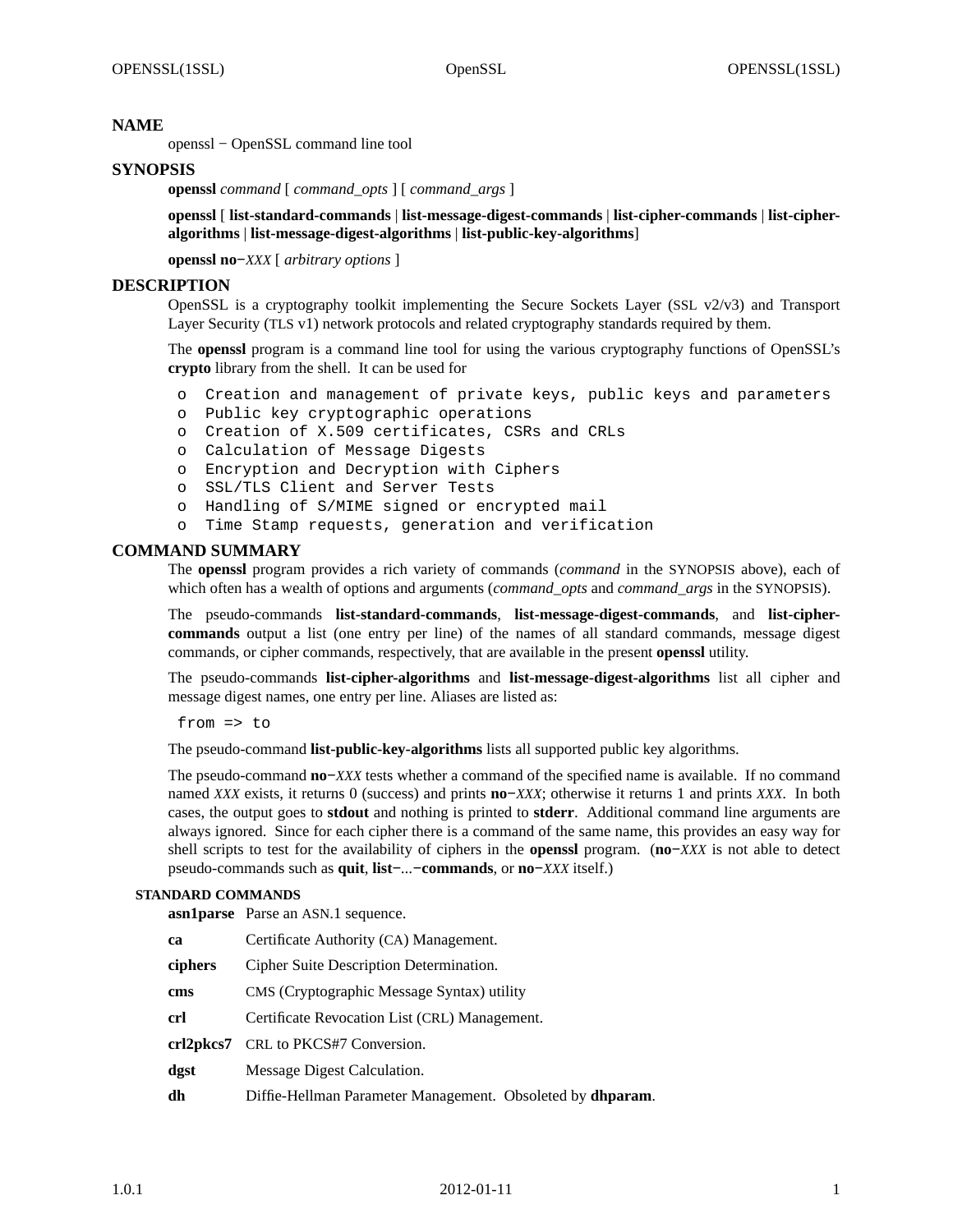OPENSSL(1SSL) OpenSSL OpenSSL OPENSSL(1SSL)

| dhparam   | Generation and Management of Diffie-Hellman Parameters. Superseded by genpkey and<br>pkeyparam                                                                                                                                                                                                                                                                                                                                                          |
|-----------|---------------------------------------------------------------------------------------------------------------------------------------------------------------------------------------------------------------------------------------------------------------------------------------------------------------------------------------------------------------------------------------------------------------------------------------------------------|
| dsa       | DSA Data Management.                                                                                                                                                                                                                                                                                                                                                                                                                                    |
|           | dsaparam DSA Parameter Generation and Management. Superseded by genpkey and pkeyparam                                                                                                                                                                                                                                                                                                                                                                   |
| ec        | EC (Elliptic curve) key processing                                                                                                                                                                                                                                                                                                                                                                                                                      |
| ecparam   | EC parameter manipulation and generation                                                                                                                                                                                                                                                                                                                                                                                                                |
| enc       | Encoding with Ciphers.                                                                                                                                                                                                                                                                                                                                                                                                                                  |
| engine    | Engine (loadble module) information and manipulation.                                                                                                                                                                                                                                                                                                                                                                                                   |
| errstr    | Error Number to Error String Conversion.                                                                                                                                                                                                                                                                                                                                                                                                                |
| gendh     | Generation of Diffie-Hellman Parameters. Obsoleted by dhparam.                                                                                                                                                                                                                                                                                                                                                                                          |
| gendsa    | Generation of DSA Private Key from Parameters. Superseded by genpkey and pkey                                                                                                                                                                                                                                                                                                                                                                           |
| genpkey   | Generation of Private Key or Parameters.                                                                                                                                                                                                                                                                                                                                                                                                                |
| genrsa    | Generation of RSA Private Key. Superceded by genpkey.                                                                                                                                                                                                                                                                                                                                                                                                   |
| nseq      | Create or examine a netscape certificate sequence                                                                                                                                                                                                                                                                                                                                                                                                       |
| ocsp      | Online Certificate Status Protocol utility.                                                                                                                                                                                                                                                                                                                                                                                                             |
| passwd    | Generation of hashed passwords.                                                                                                                                                                                                                                                                                                                                                                                                                         |
| pkcs12    | PKCS#12 Data Management.                                                                                                                                                                                                                                                                                                                                                                                                                                |
| pkcs7     | PKCS#7 Data Management.                                                                                                                                                                                                                                                                                                                                                                                                                                 |
| pkey      | Public and private key management.                                                                                                                                                                                                                                                                                                                                                                                                                      |
| pkeyparam |                                                                                                                                                                                                                                                                                                                                                                                                                                                         |
|           | Public key algorithm parameter management.                                                                                                                                                                                                                                                                                                                                                                                                              |
| pkeyutl   | Public key algorithm cryptographic operation utility.                                                                                                                                                                                                                                                                                                                                                                                                   |
| rand      | Generate pseudo-random bytes.                                                                                                                                                                                                                                                                                                                                                                                                                           |
| req       | PKCS#10 X.509 Certificate Signing Request (CSR) Management.                                                                                                                                                                                                                                                                                                                                                                                             |
| rsa       | RSA key management.                                                                                                                                                                                                                                                                                                                                                                                                                                     |
| rsautl    | RSA utility for signing, verification, encryption, and decryption. Superseded by pkeyutl                                                                                                                                                                                                                                                                                                                                                                |
| s_client  | This implements a generic SSL/TLS client which can establish a transparent connection to a<br>remote server speaking SSL/TLS. It's intended for testing purposes only and provides only<br>rudimentary interface functionality but internally uses mostly all functionality of the OpenSSL<br>ssl library.                                                                                                                                              |
| s server  | This implements a generic SSL/TLS server which accepts connections from remote clients<br>speaking SSL/TLS. It's intended for testing purposes only and provides only rudimentary<br>interface functionality but internally uses mostly all functionality of the OpenSSL ssl library.<br>It provides both an own command line oriented protocol for testing SSL functions and a simple<br>HTTP response facility to emulate an SSL/TLS-aware webserver. |
| s_time    | SSL Connection Timer.                                                                                                                                                                                                                                                                                                                                                                                                                                   |
| sess_id   | SSL Session Data Management.                                                                                                                                                                                                                                                                                                                                                                                                                            |
| smime     | S/MIME mail processing.                                                                                                                                                                                                                                                                                                                                                                                                                                 |
| speed     | Algorithm Speed Measurement.                                                                                                                                                                                                                                                                                                                                                                                                                            |
| spkac     | SPKAC printing and generating utility                                                                                                                                                                                                                                                                                                                                                                                                                   |
| ts        | Time Stamping Authority tool (client/server)                                                                                                                                                                                                                                                                                                                                                                                                            |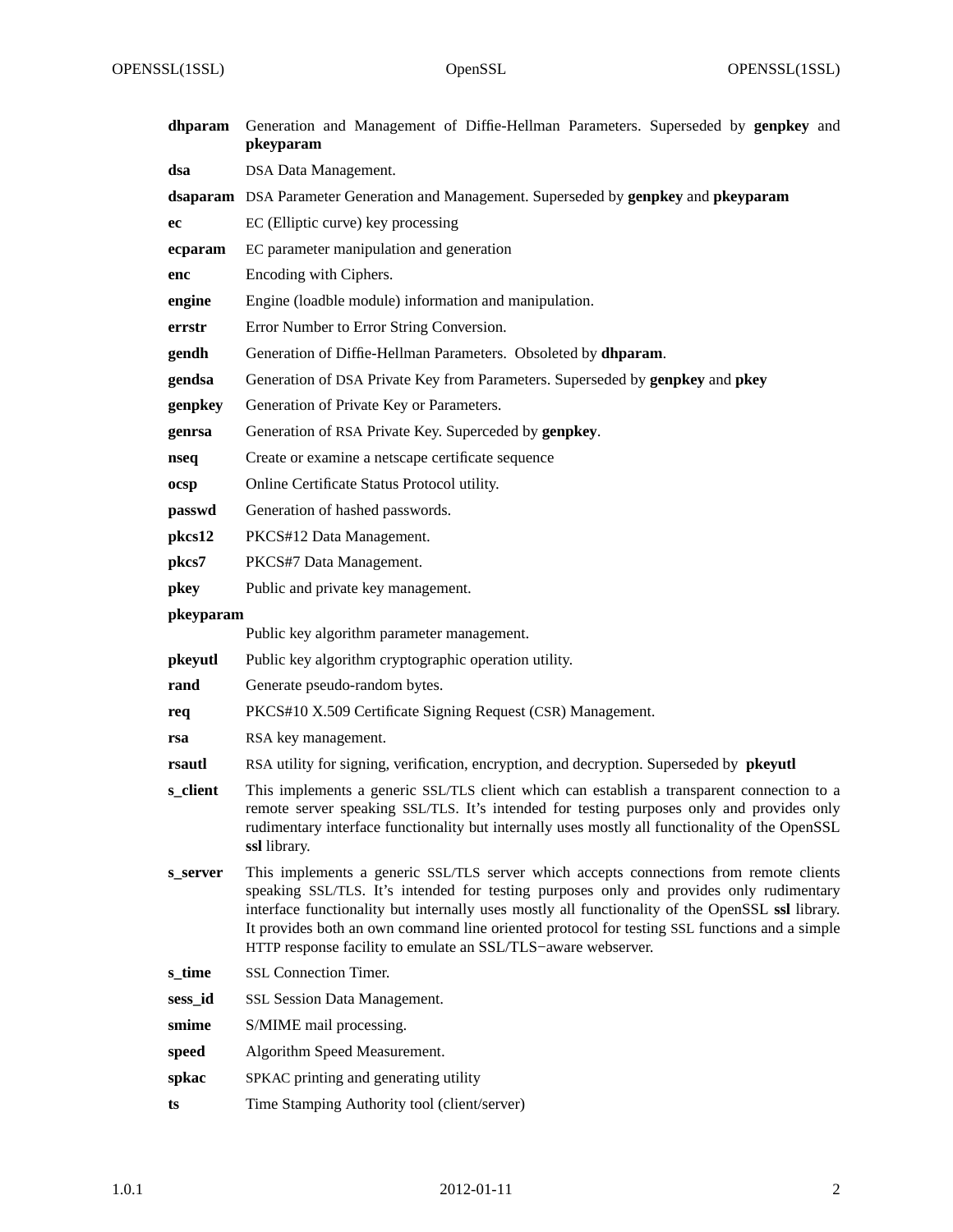| verify  | X.509 Certificate Verification.     |
|---------|-------------------------------------|
| version | <b>OpenSSL</b> Version Information. |
| x509    | X.509 Certificate Data Management.  |

#### **MESSAGE DIGEST COMMANDS**

| md2    | MD <sub>2</sub> Digest |
|--------|------------------------|
| md5    | MD5 Digest             |
| mdc2   | <b>MDC2</b> Digest     |
| rmd160 | RMD-160 Digest         |
| sha    | <b>SHA</b> Digest      |
| sha1   | SHA-1 Digest           |
| sha224 | SHA-224 Digest         |
| sha256 | SHA-256 Digest         |
| sha384 | SHA-384 Digest         |
| sha512 | SHA-512 Digest         |

#### **ENCODING AND CIPHER COMMANDS**

**base64** Base64 Encoding

# **bf bf-cbc bf-cfb bf-ecb bf-ofb**

Blowfish Cipher

#### **cast cast-cbc**

CAST Cipher

#### **cast5−cbc cast5−cfb cast5−ecb cast5−ofb** CAST5 Cipher

#### **des des-cbc des-cfb des-ecb des-ede des-ede-cbc des-ede-cfb des-ede-ofb des-ofb** DES Cipher

## **des3 desx des−ede3 des−ede3−cbc des−ede3−cfb des−ede3−ofb** Triple-DES Cipher

#### **idea idea-cbc idea-cfb idea-ecb idea-ofb** IDEA Cipher

- **rc2 rc2−cbc rc2−cfb rc2−ecb rc2−ofb** RC2 Cipher
- **rc4** RC4 Cipher

# **rc5 rc5−cbc rc5−cfb rc5−ecb rc5−ofb** RC5 Cipher

# **PASS PHRASE ARGUMENTS**

Several commands accept password arguments, typically using **−passin** and **−passout** for input and output passwords respectively. These allow the password to be obtained from a variety of sources. Both of these options take a single argument whose format is described below. If no password argument is given and a password is required then the user is prompted to enter one: this will typically be read from the current terminal with echoing turned off.

#### **pass:password**

the actual password is **password**. Since the password is visible to utilities (like 'ps' under Unix) this form should only be used where security is not important.

**env:var** obtain the password from the environment variable **var**. Since the environment of other processes is visible on certain platforms (e.g. ps under certain Unix OSes) this option should be